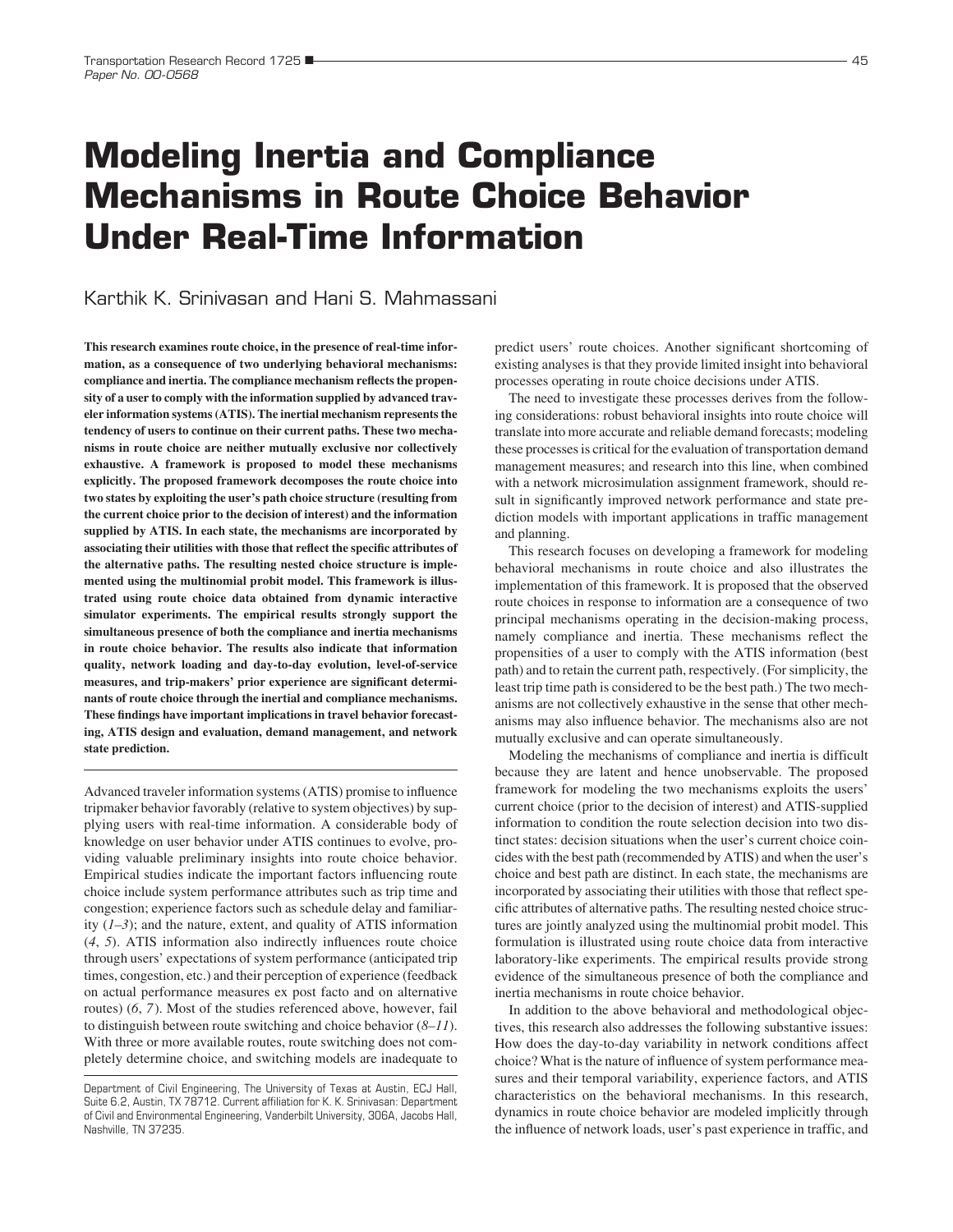time-dependent system performance measures; heterogeneity in behavior, however, is not considered. The issues (stated above) are important for the design and evaluation of congestion alleviation measures as well as for the specification and design of ATIS capabilities and content.

The following section reviews the experimental design and procedures of the interactive simulator experiments. It is followed by an exploratory analysis of path choice as a prelude to developing a modeling framework incorporating the compliance and inertia mechanisms in route choice. The empirical results of the modeling framework are then discussed. Finally, concluding comments and suggestions, including directions for future research, are proposed.

## EXPERIMENTAL DESIGN AND PROCEDURES

Laboratory experiments using simulators are a cost-effective and practical approach to investigate driver behavior under ATIS in the absence of adequate real-world deployment (*3*, *12*, *13*). As ATIS usage becomes prevalent, the insights from laboratory experiments need to be validated using other data such as travel diaries and questionnaires.

For this study, laboratory experiments were conducted using the interactive travel behavior simulator developed at the University of Texas at Austin. This simulator is based on an underlying traffic simulation-assignment model. The simulator provides ATIS information consistent with prevailing traffic conditions to users as well as updates the prevailing traffic conditions based on trip-makers' decisions. The simulator's multiuser capabilities allow several subjects to interact simultaneously with each other and the prevailing conditions, as in the real world. Unlike most other simulators, ATIS information and supply conditions are not exogenous to user choices but are in fact a consequence of the collective decisions of all users on the network. Further details on the simulator are available in the literature (*12*).

An experiment was conducted in a simulated commuting corridor with three parallel facilities. The three facilities, Highways 1, 2, and 3, have speed limits of 55 mph (88.55 km/h), 45 mph (72.45 km/h), and 35 mph (56.35 km/h), respectively (Figure 1). Each highway consists of nine 1-mi segments as shown. In addition to the pretrip location, there are four en route crossover locations ( $j = 2$  to  $j = 5$ ) where drivers may switch from one facility to another. In this experiment, each user traveled from home to a work location in the central business district for a series of *T* days. Each user thus faced 5*T* route choice decisions in the experiment. The first day was discarded as a trial day for analysis purposes.

|                                  | TABLE 1 Loading Levels and Day-to-Day Evolution for |  |  |  |
|----------------------------------|-----------------------------------------------------|--|--|--|
| Random and Systematic Treatments |                                                     |  |  |  |

| Batch | Random Loading Levels | <b>Systematic Loading</b> |
|-------|-----------------------|---------------------------|
|       |                       | Levels (4 days/level)     |
|       | C, A, C, B, B, A      | A, B, C                   |
|       | B, B, A, B, C, C      | <b>B</b> , C, A           |
|       | A, A, C, B, C, C      | С. А. В                   |

Note: A,B, and C correspond to 60 veh/min, 75 veh/min, and 90 veh/min loads respectively.

To simulate the morning commute, the work start time was set at 8 a.m. Users selected their departure time (pretrip) and routes (pretrip and en route) with the aid of ATIS information. Among the simulated commuters (background traffic), 25 percent were selected (randomly) to receive real-time traffic information. Additional details on the experimental setup can be found in Srinivasan and Mahmassani (*6*).

Two experimental factors were examined. The first was network load. Three loading levels were simulated in the network by increasing network loads from one level to the next (Table 1). The levels were chosen to ensure significant differences in trip times and concentrations on each of the three facilities over a wide range of departure times. The resulting time-dependent congestion levels experienced by the user depended on their departure time and the behavior of other drivers in the network. With increased loading, the simulated commuters were distributed in the network in a manner consistent with reduced rerouting opportunities.

The second experimental factor related to network state evolution from day to day and consisted of two levels. In the first, referred to as the sequential (or systematic) treatment, a given loading level was applied over 4 consecutive days. Thus each commuter encountered three loading levels in a sequential manner. The order in which these loading levels were administered varied between different batches of participants as shown in Table 1. This sequential level was intended to simulate a gradual change in network states over time. In contrast, the second level was intended to represent the effect of random fluctuation in network states from day to day. This was simulated by providing the three levels of network loads in a random order over 6 days.

The profile of 62 randomly selected commuters recruited to participate in the experiments was as follows. The majority of subjects (84 percent) were between the ages of 20 and 60. The mean travel time (actual) to work was approximately 31 min with a standard deviation of about 19 min. The average work start time in the sample was 8:01 a.m. (standard deviation = 32 min). About 42 percent of the participants reported tolerance to lateness of less than 15 min



**FIGURE 1 Commuting corridor layout, with three parallel facilities.**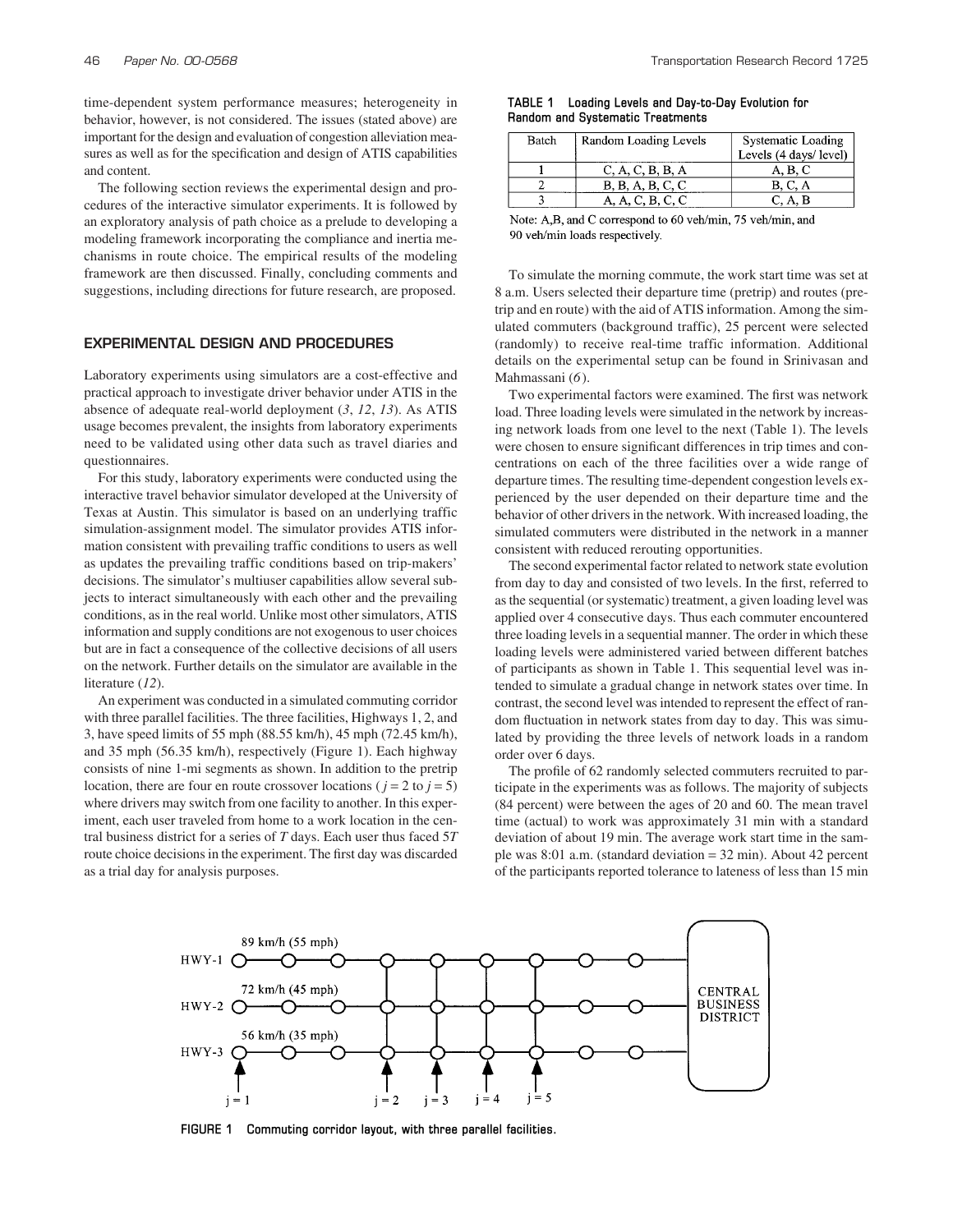at the workplace; the average preferred arrival time was 7.56 min before work start time. The profile of participants was comparable to the commuter profile obtained from a 1990 field survey of 638 respondents in the city of Austin, with the following differences (*14*)—the average trip time reported in the 1990 survey was 21 min, compared to the 31 min reported here, and 60 percent of the respondents had no lateness tolerance at the workplace. (It may be noted that Austin has experienced considerable growth in both population and traffic congestion in the intervening years.)

In the experiment, information provided by ATIS to commuters included trip times on the three facilities (at decision locations), congestion indicated by color code (updated in real time), a message alerting the driver when they are stuck in a queue, and posttrip feedback (departure time, arrival time, and trip time on the chosen path). The information was supplied on the basis of prevailing traffic conditions. Prevailing conditions, information supplied, and user responses were then recorded. The following sections discuss the data analyses from these experiments.

# EXPLORATORY ANALYSIS

Exploratory analysis results are presented here as a prelude to the development of the model framework in the following section. Given the topology of the corridor network under consideration, it is assumed that users perceive and identify a path in terms of its major highway facility. Thus a path in this analysis consists of a single major facility (to the destination) along with its connecting link. The user therefore effectively considers only three paths at each decision location (node) to follow to the destination.

Aggregate route switching behavior is first examined. For en route choices, the current path (cp) followed by a user is defined in an obvious manner. For pretrip choices, the current path on a given day is defined as the path chosen, pretrip, on the previous day. The path corresponding to the least trip time reported by the ATIS is referred to as the best path (bp). In general, both the current path and the best path can vary over time.

Route choice when the current path coincides with the best path recommended by ATIS ( $cp = bp$ ), is examined. In this case, it was observed that 85 percent, 13 percent, and 2 percent chose the current path, the faster alternative path, and the slower alternative path, respectively, under the random treatment (day to day). The corresponding proportions were 57 percent, 33 percent, and 10 percent respectively for the systematic treatment. When the two paths (current and best) were distinct, the proportion choosing the current path, best path, and alternative path were respectively 50 percent, 42 percent, and 8 percent in the random treatment, and 43 percent, 44 percent, and 13 percent in the sequential treatment. Chi-squared tests confirmed that the differences in the two cases (cp = bp, cp  $\neq$  bp) were indeed statistically significant ( $\chi^2_{\text{random}} = 110.70$ ,  $\chi^2_{\text{sequential}} =$  $33.69 >> \chi^2_{critical}(2) = 5.99$ ). Thus choice behavior varies depending on whether the current path happens to be the best path between the two treatments. Note that whether the current path coincides with the best path is exogenous to a user's decision (at the next decision location), since the best path is a consequence of the choices of all trip makers on the network. Two other interesting observations may be made. The choice of current and best paths together comprised nearly 60 to 90 percent of observed route choices. The likelihood of choosing the current path and best path was nearly equal when the two paths were distinct.

The propensity to choose the current path is due to an inertial effect. This inertial factor may reflect lower cognitive costs of information search and processing, lower switching cost, habit persistence of trip makers with satisfactory choices, and familiarity with alternatives. In spite of this inertial effect being observed experimentally in a substantial body of route choice literature (*2*, *5*, *11*, *14*–*16*), it has with few exceptions hardly been explicitly captured. This oversight is attributable to the following experimental design and specification limitations. First, a majority of studies model the diversion decision (from a given current path) instead of choice. Consequently the inertia effect is captured through an alternative-specific constant that is generally confounded with the baseline levels of other categorical variables in the models, thus losing behavioral robustness. Furthermore, the cross-sectional nature of many of these studies precludes capturing a time-varying specification of the propensity to retain the current path. A few researchers, however, have noted the presence of behavioral inertia as a counteracting force to switching (*11*). Mahmassani (*8*) proposes indifference band models of route switching that represent trade-offs between habit persistence of users and the factors inducing switching.

Information supplied by ATIS is one such factor. By supplying information regarding more efficient opportunities that could induce switching, ATIS can encourage the user to select the best path instead of continuing on the current path. The propensity to switch to the best path (reported by ATIS) is driven by a compliance mechanism. Compliance with ATIS information (for simplicity perfect information is assumed) may be motivated by awareness of opportunities, trip time savings, congestion avoidance, and schedule delay considerations. Since descriptive information is supplied by ATIS in this set of experiments, a user is said to comply with information if the user follows the least-trip-time path from among those reported by ATIS. Compliance behavior is critical for predicting user response to ATIS and assessing ATIS impacts. User compliance with ATIS is influenced by information attributes such as quality, nature and feedback, traffic conditions, trip-maker characteristics, and prior experience (*5*, *8*).

The inertial effect increases the utility of the current path, whereas the compliance effect increases the utility of the best path. As a preliminary test for the presence of inertia and compliance effects in choice behavior, the following simple trinomial logit model was estimated. The choice alternatives consisted of the three available paths at each decision point. The utility of each alternative consisted of a generic component (including trip times to destination and downstream congestion at the current link) and a route-specific constant for two of the three alternatives. In addition, binary indicator variables were activated: inert (inertia) for the current path and compl (compliance) for the best path. The estimation results, reported in Table 2, suggest that compliance and inertial effects are significant in route choice at the usual 5 percent level  $(t\text{-critical} = 1.96)$ .

The observed differences noted above, however, may have alternative explanations. One plausible explanation is that trip makers are more likely to choose the best and second-best paths on the basis of information. The observed propensity to choose the current path may be a consequence of the current path coincidentally being the best or second-best path. To test this conjecture, an indicator variable was added to the utility of the second-best path. This factor was only significant in the systematic treatment (at the 10 percent significance level). However, this factor was much less influential than the inertial factor (coefficients of 0.27 to 1.30). Further, the model fit of the best and second-best path specification was inferior to the model incorporating compliance and inertia for both treatments (Table 2). Therefore, a modeling framework is proposed (next section) to incorporate inertia and compliance as mechanisms influencing route choice.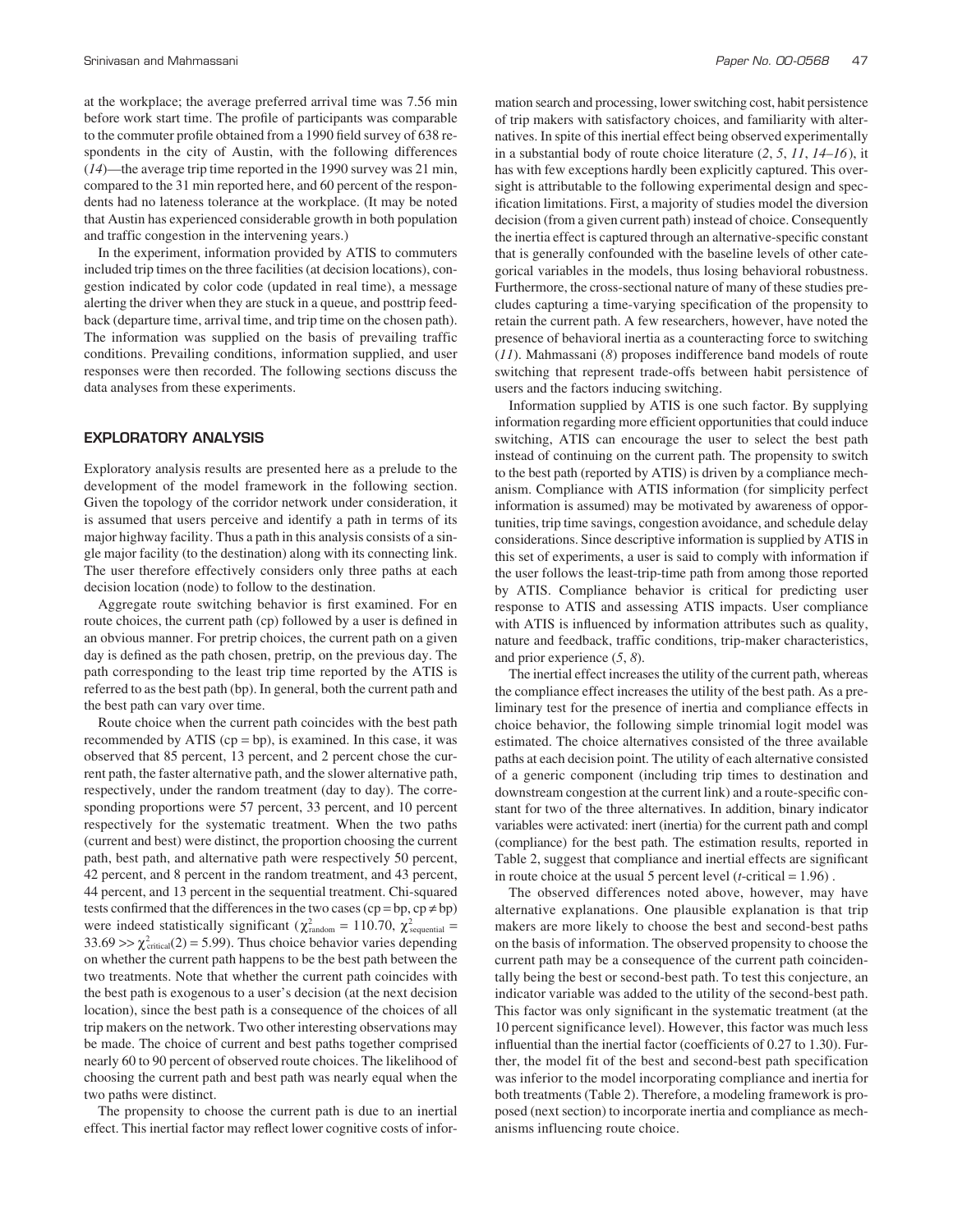| Random                                                                                                   |                                                     | Systematic                              |                                                           |  |
|----------------------------------------------------------------------------------------------------------|-----------------------------------------------------|-----------------------------------------|-----------------------------------------------------------|--|
| Coefficient t-stat                                                                                       |                                                     |                                         |                                                           |  |
| Highway 1 (Alternative Specific Const)<br>0.17<br>Highway 2 (Alternative Specific Const)<br>0.41<br>0.81 | 1.09<br>4.01<br>$-3.08$<br>$-6.12$<br>14.48<br>7.50 | $-0.23$<br>0.50                         | $-1.80$<br>6.25<br>$-3.31$<br>$-7.14$<br>11.42<br>20.44   |  |
| 800<br>$-878.89$                                                                                         |                                                     | 1469<br>$-1613.9$<br>$-942.36$          |                                                           |  |
|                                                                                                          |                                                     | $-0.06$<br>$-0.68$<br>1.29<br>$-550.53$ | Coefficient t-stat<br>$-0.06$<br>$-0.53$<br>0.96<br>1.431 |  |

**TABLE 2 Calibration Results from Exploratory Route Choice Analysis**

Notes: The log-likelihoods in the random treatment for comply only, inert only, and specification with fastest and second-fastest paths (instead of both inert and comply) are -669.2, -576.02, and -574.34, respectively. The corresponding loglikelihoods in the sequential case are -1194.7, -1004.7, and -985.39.

# MODELING COMPLIANCE AND INERTIAL MECHANISMS IN ROUTE CHOICE

#### Modeling Framework

In the exploratory analysis above, compliance and inertia are treated as exogenous influences on route choice and are modeled through indicator variables. This assumption imposes the unlikely restriction that these effects are constant over time and choice instances. In fact, previous studies by the authors demonstrate that compliance and switching (reflective of inertia) vary dynamically in response to experienced congestion, information supplied, and user characteristics (*6*, *7*). In contrast to the exogenous treatment, these previous studies treated compliance and switching as observed choices. However, treating compliance and inertia as dependent variables results in an inefficient use of choice-related information. Modeling compliance and inertia as actual choices reduces the multinomial choice situation (with at least three alternatives) to respective binary decisions (whether to switch or not, whether to comply or not). The loss of predictive power in resulting models becomes evident when reconstructing the path choice from these inferred decisions. Whereas compliance implies that the best path was chosen, noncompliance merely indicates that it was not chosen. With only two paths, the selected path is trivially determined. However, when several paths are available, the chosen path cannot be determined on the basis of this information alone. Similarly, although nonswitching completely defines the chosen path, switching merely eliminates one path from the choice set. Thus compliance and switching are only partial but interrelated determinants of route choice.

Treating compliance and inertia either as exogenous factors or as observed choices is therefore undesirable for the reasons outlined above. To resolve this dilemma, they are characterized as mechanisms influencing route choice. A mechanism, in this context, is defined as a set of principles or rules that operate, either in isolation or in conjunction, in the decision process to determine the behavioral outcome of interest. The advantage of this notion in modeling route choice is that it allows the treatment of compliance and inertia as functions of other exogenous variables and choice context, without any loss of observed choice information. Although the route choice behavior is likely to be influenced by other possible mechanisms, attention in this research is restricted to compliance and inertia, which are described next.

Inertia is defined as the mechanism underlying a decision maker's tendency to retain the current path. Compliance is the mechanism related to the tendency of a trip maker to comply with the best path (as recommended by ATIS). In some cases, both mechanisms may act collectively to favor a particular alternative  $(cp = bp)$ , whereas in others, they may favor distinct alternatives (cp  $\neq$  bp). In general, the two mechanisms may operate simultaneously and the observed choice may result from a trade-off between them. Furthermore, a given user may apply different mechanisms to determine choice in different choice instances. The formulation presented next incorporates both mechanisms simultaneously in the choice process.

Each user faces the decision of selecting a route from a set of alternatives (three in the experimental scenario) over repeated choice instances (both within-day and from day to day). In each choice instance, a user is assumed to select the alternative with the highest total utility (consistent with random utility maximization framework). The total utility of alternative  $p(\tilde{U}_p)$  accounts for the utilities of  $U_a$  and *Uc* , associated with inertial and compliance mechanisms, respectively (if route  $p$  is either the current path or best path), in addition to a path-specific utility  $(U_p)$  considered in previous specifications. These mechanism-specific utilities are unobserved and can vary across individuals and choice instances. Therefore they are modeled as latent random variables whose means vary systematically with level-of-service measures and trip-maker attributes. They may be expressed as

$$
U_a(i,t) = f[Z(i), X_a(i,t), \beta_a] + \epsilon_a(i,t)
$$

$$
U_c(i,t) = f[Z(i), X_c(i,t), \beta_c] + \epsilon_c(i,t)
$$

where

 $i =$ user. *t* = choice instance,  $Z(i)$  = trip-maker attributes,  $X_a(i, t)$  and  $X_c(i, t)$  = vectors of attributes related to the inertia and compliance utilities,  $\epsilon_a(i, t)$ ,  $\epsilon_c(i, t)$  = corresponding error components, and  $β<sub>a</sub>$  and  $β<sub>c</sub>$  = vectors of parameters associated with inertia and compliance.

In view of the exploratory analysis results, route choice is examined separately for the two states (i.e., whether or not current path coincides with best path). The total utility of the path alternatives in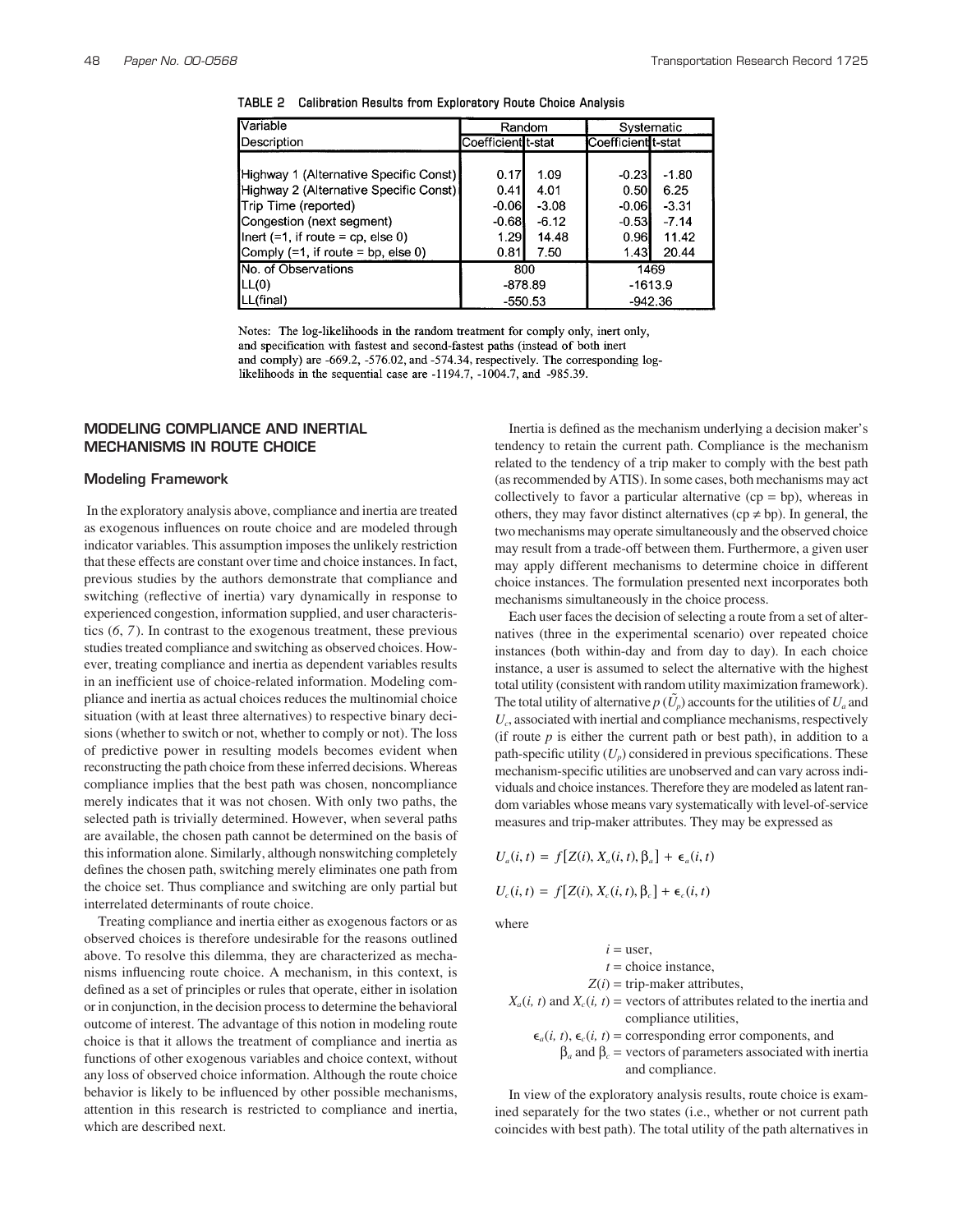each case is constructed from the path-specific components and the mechanism-related utilities in the following two cases of interest [for ease of exposition, the arguments *(i, t)* are dropped and attention is focused on a single choice instance for a given individual]:

Case 1: the current path coincides with the best path. In this situation following the current path is consistent with both compliance and inertia. Hence the utility of the current path consists of  $U_a$  and  $U_c$ and a path-specific component. An interaction component *Ua,c*, given by  $U_{a,c} = f(\beta_{a,c}, Z, X_{a,c}) + \epsilon_{a,c}$ , is introduced to capture the interaction effect between compliance and inertia. The choice of the remaining alternatives involves noncompliance and noninertia (switching). Without loss of generality, the contribution of the mechanism utilities to their total utilities is taken as zero (base level). Their utilities consist only of path-specific components. As a result of possible shared-error terms associated with noninertia and noncompliance, the error components of these alternatives are assumed to be correlated. This is modeled through the common error component as shown in the nesting structure on the left half of Figure 2.

Case 2: the current path is distinct from the best path. In this case the inertial utility component is associated with the current path and the compliance utility with the best path. The mechanism-related components do not contribute to other alternatives. The error terms of the current path are modeled as correlated to other paths sharing noncompliance. Similarly, the best path is expected to be correlated with other paths because of shared noninertial error terms. The resultant nesting structure is displayed on the right half of Figure 2 and, next, is mathematically formulated.

#### Model Formulation

The path choice utilities for the three-alternative experimental scenario are presented here. They can be easily generalized to route choice with more than three alternatives. The following notation is introduced for the rest of the analysis. Let *p*1, *p*2, and *p*3 represent the current path and the remaining alternative paths for Case 1, and let *p*4, *p*5, and *p*6 represent the current path, best path, and the remaining alternative in Case 2. The mechanism utilities may be expressed as

$$
U_a = V_a + \epsilon_a
$$
,  $U_c = V_c + \epsilon_c$ , and  $U_{a,c} = V_{a,c} + \epsilon_{a,c}$ 

Path-specific utilities can be written as  $U_k = V_k + \epsilon_k$ , where *V* stands for deterministic utility and  $k = 1, \ldots, 6$ .

It is assumed that the error components above are independently normally distributed with mean zero. The components of variance structure introduces the following correlation between the utilities of the route choice alternatives. Alternatives *p*2 and *p*3 share unobservables as a result of noninertia and noncompliance, *p*4 and *p*6 are correlated as a result of noncompliance, whereas *p*5 and *p*6 share unobservables as a result of noninertial elements (Figure 2). The pairwise correlations are represented by the common error terms,  $\eta_1$ ,  $\eta_2$ , and  $\eta_3$ , respectively. As is evident from Figure 2, the nonnested alternative pairs (*p*1, *p*2), (*p*1, *p*3), and (*p*4, *p*5) are uncorrelated. Thus the covariance corresponding to these pairs is zero. The total utility is then constructed by aggregating the utility of alternatives as follows:

$$
\tilde{U}_k = \hat{W}_k + \mathbf{v}_k \qquad k = 1, \dots, 6
$$

where

$$
\hat{W}_1 = V_1 + V_a + V_c + V_{a,c},
$$
  
\n
$$
\hat{W}_4 = V_4 + V_a,
$$
  
\n
$$
\hat{W}_5 = V_5 + V_c,
$$
 and  
\n
$$
\hat{W}_k = V_k,
$$
 otherwise.

The  $v_k$  are obtained similarly by aggregating the error components.

It can be shown that the error term assumptions and shared unobservables above across alternatives lead to a correlation structure of the following form (Figure 2):

$$
[v1, v2, v3]' ~ MVN [0, \Sigma1][v4, v5, v6]' ~ MVN [0, \Sigma2]
$$

where

$$
\Sigma_1 = \begin{pmatrix} \sigma_1^2 & 0 & 0 \\ 0 & \sigma_2^2 & \rho_1 \sigma_2 \sigma_3 \\ 0 & \rho 1 & \sigma_3^2 \end{pmatrix} \text{ and }
$$

$$
\Sigma_2 = \begin{pmatrix} \sigma_4^2 & 0 & \rho_2 \sigma_4 \sigma_5 \\ 0 & \sigma_5^2 & \rho_3 \sigma_5 \sigma_6 \\ \rho_2 \sigma_4 \sigma_5 & \rho_3 \sigma_5 \sigma_6 & \sigma_6^2 \end{pmatrix}
$$



**FIGURE 2 Route choice structure incorporating both inertia and compliance.**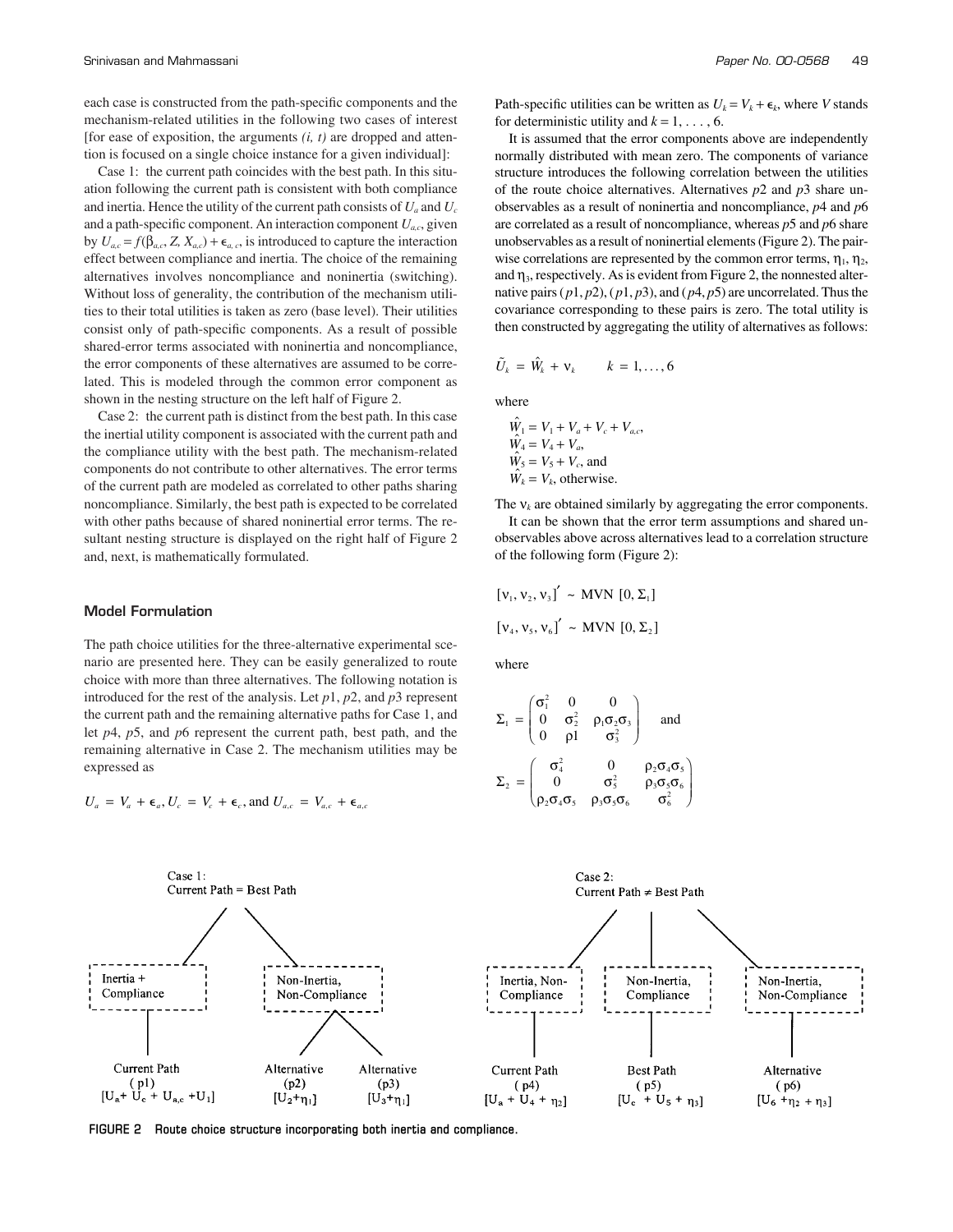where  $\sigma_k$  represents the standard deviation of error term associated with path  $\rho_k$  and the  $\rho_k$  captures the correlation between the alternative paths.

Although the two cases may be calibrated by separate multinomial probit (MNP) models (in view of the nesting structures), such an approach results in an inefficient use of route choice information and loss of inferential power of estimates. Hence the two cases are estimated jointly by an MNP formulation. This joint MNP model is implemented by a binary indicator variable that activates the utilities  $\tilde{U}_1$ ,  $\tilde{U}_2$ , and  $\tilde{U}_3$  for Case 1 (if cp = bp) and utilities  $\tilde{U}_4$ ,  $\tilde{U}_5$ , and  $\tilde{U}_6$  for Case 2 (cp  $\neq$  bp). The joint MNP model is calibrated using MNP software based on Monte Carlo simulation of multivariate normal error terms. Because of identification considerations, equal-

ity of variances is assumed among the alternatives in both  $\Sigma_1$  and  $\Sigma_2$ . For purposes of scaling, these variances are set to unity (i.e.,  $\sigma_k = 1$ ,  $k = 1, \ldots, 6$ ). The coefficients of the systematic components and the correlation parameters are estimated for the experimental data and are presented next.

## MODELING RESULTS

The route choice models are calibrated based on the formulation with both mechanisms (Table 3) for the random and sequential treatments, respectively. The corresponding log-likelihoods with both mechanisms for the two treatments are –483.96 for the random treatment

|  |  | TABLE 3 Route Choice Model Including Compliance and Inertia Mechanisms |  |  |  |
|--|--|------------------------------------------------------------------------|--|--|--|
|--|--|------------------------------------------------------------------------|--|--|--|

|                                                                                                                                                                                                                         | Random                             |                                    | Sequential                               |                                          |
|-------------------------------------------------------------------------------------------------------------------------------------------------------------------------------------------------------------------------|------------------------------------|------------------------------------|------------------------------------------|------------------------------------------|
| Variable Definition                                                                                                                                                                                                     | Coefficient                        | t-stat                             | Coefficient                              | t-stat                                   |
| Inertia<br><b>Constant</b>                                                                                                                                                                                              | 1.82                               | 5.86                               | 3.63                                     | 9.03                                     |
| <b>Network Loads and Conditions</b><br>Level 2 (pre-trip)<br>Level 3 (pre-trip)<br>Level 2 and 3 (en route)<br>Relative Trip Time Saving (%)                                                                            | $-0.65$                            | -2.05                              | $-1.17$<br>$-1.17$<br>$-0.45$<br>$-2.35$ | $-2.33$<br>$-2.33$<br>$-2.53$<br>$-1.55$ |
| <b>Information Quality</b><br><b>Overestimation Error</b><br><b>Underestimation Error</b>                                                                                                                               | $-0.98$<br>$-0.60$                 | $-2.52$<br>$-1.63$                 | $-0.73$<br>$-0.17$                       | $-2.94$<br>$-2.24$                       |
| <b>Past Traffic Experience</b><br>Early Schedule Delay (previous day)<br><b>Cumulative Proportion of Switches</b><br>to Later Departure Times<br><b>Cumulative Proportion of Switches</b><br>to Earlier Departure Times | 0.77                               | $\overline{a}$<br>2.30<br>٠        | -0.04<br>$-1.00$<br>$-0.99$              | $-2.93$<br>$-2.36$<br>$-1.89$            |
| Compliance<br><b>Constant</b>                                                                                                                                                                                           | $-0.46$                            | $-0.83$                            | 1.50                                     | 4.07                                     |
| <b>Network Loads</b><br>Level 2 and 3 (en route)                                                                                                                                                                        | 0.50                               | 2.54                               |                                          |                                          |
| <b>Costs and Benefits</b><br>Relative Trip Time Saving (%)<br>Switching Cost (miles)                                                                                                                                    | 3.65<br>$-1.86$                    | 2.00<br>-4.10                      | 1.83<br>$-1.72$                          | 1.48<br>$-4.40$                          |
| <b>Information Quality</b><br><b>Overestimation Error</b>                                                                                                                                                               | $-0.94$                            | $-2.53$                            | $-0.80$                                  | $-3.16$                                  |
| <b>Past Traffic Experience</b><br>Late Schedule Delay (previous day)<br><b>Cumulative Proportion of Switches</b><br>to Earlier Departure Times                                                                          |                                    |                                    | 0.02<br>1.01                             | 3.21<br>2.56                             |
| Inertia-Compliance Interaction<br>Constant                                                                                                                                                                              | $-1.26$                            | $-1.90$                            | $-2.11$                                  | $-3.07$                                  |
| <b>Information Quality</b><br><b>Overestimation Error</b><br><b>Underestimation Error</b>                                                                                                                               | 1.09<br>1.68                       | 1.34<br>2.12                       | 1.22                                     | 2.34                                     |
| <b>Past Traffic Experience</b><br><b>Cumulative Proportion of Switches</b><br>to Later Departure Times                                                                                                                  | $-0.76$                            | $-1.33$                            | 1.65                                     | 1.47                                     |
| <b>Path Specific Utility</b><br>Trip Time (min)<br><b>Anticipated Congestion</b><br>Highway 1 (ASC)<br>Highway 2 (ASC)                                                                                                  | $-0.23$<br>$-0.70$<br>0.52<br>0.39 | $-4.46$<br>$-5.69$<br>2.66<br>3.18 | $-0.05$<br>$-0.61$<br>0.05<br>0.42       | $-3.19$<br>$-7.15$<br>0.31<br>4.25       |
| <b>Correlations</b><br>ρl<br>$\rho2$<br>p3                                                                                                                                                                              | 0.05<br>0.03<br>0.04               | 2.51<br>1.91<br>2.22               | 0.02<br>0.09<br>0.07                     | 2.24<br>3.21<br>1.81                     |
| Log-Likelihood<br>LL(0)<br>Number of Observations                                                                                                                                                                       | -483.96<br>$-841.54$<br>766        |                                    | $-883.07$<br>$-1613.9$<br>1469           |                                          |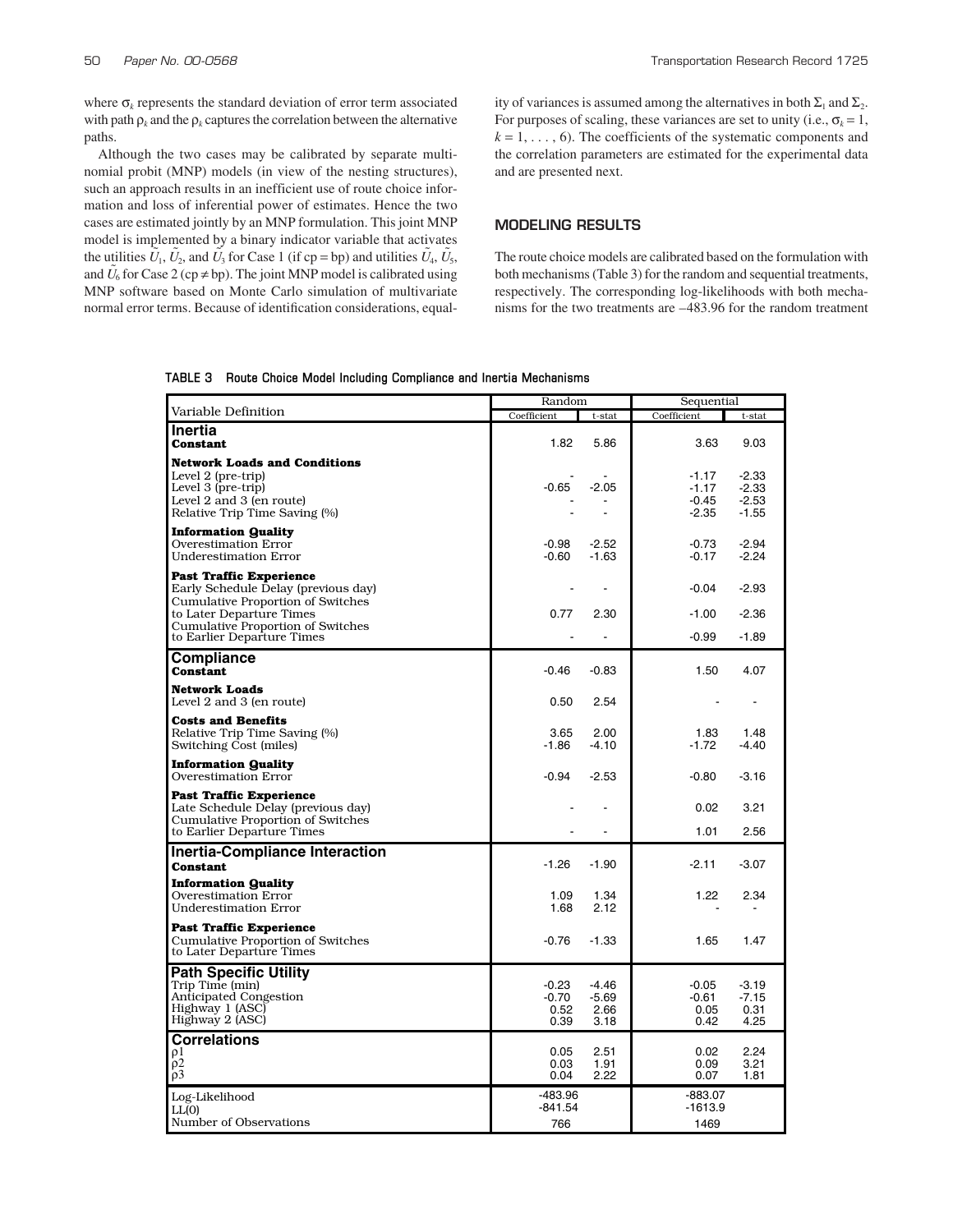(22 parameters) and –883.07 for the sequential treatment (23 parameters). For comparison purposes, the models with only the inertial and compliance mechanisms alone and neither mechanism are also calibrated. The corresponding log-likelihoods for the random treatment were –503.22 (13 parameters), –562.04 (15 parameters), and –695.39 (4 parameters), respectively. The corresponding log-likelihoods for the systematic treatment were –953.45 (16 parameters), –1110.2 (18 parameters), and –1239.3 (4 parameters), respectively. Thus chi-squared tests indicate that both mechanisms operate simultaneously in route choice, whereas inclusion of at least one mechanism still significantly improves the model relative to the model that incorporates neither mechanism.

The calibration results displayed in Table 3 correspond to the random and systematic treatments and are indicated alongside each other for comparison purposes. The explanatory variables are vertically arranged (from top to bottom) in the following order: variables influencing deterministic utility of inertia, variables affecting utility of compliance, variables influencing interaction utility of inertia and compliance  $(V_{ac})$ , variables influencing path-specific utilities, and correlation coefficients. The coefficients of these variables are interpreted below based on the relative magnitudes, signs, and statistical significance as in a typical discrete choice model.

## Network Loads

The magnitude of network loads influences both the compliance and inertial mechanisms. However, this influence varies considerably between the random and systematic evolution in the network. In the random treatment, there is little effect of network loading on inertia except following the highest loading on the previous day (Level C), when inertia is decreased (i.e., increased switching occurs). In the systematic treatment, increased network loads on both current and previous day (Levels B and C) result in decreased inertial effect. This inertial effect decrease is considerably larger in response to increased loading on the previous day. These findings are consistent with an earlier analysis by the authors investigating the effect of network loads on route switching (*6*). Increased network loading on the current day (Levels B and C), relative to the baseline, results in increased compliance with information under the random treatment. In contrast, increased loading has no effect on compliance in the sequential treatment. This finding suggests that ATIS plays a greater role in influencing user behavior when traffic load fluctuates drastically from day to day (as in the random treatment), especially with a higher magnitude of loads. This suggests that ATIS information could be used by trip makers at least in part to accommodate increased uncertainty associated with random day-to-day evolution in highly congested systems.

#### **Experience**

The effects of users' past experience in traffic—specifically the effect of early and late schedule delays, and the cumulative frequency of departure time switches to later and earlier departure times on inertial and compliance mechanisms are now investigated. Experience variables were found to have a smaller impact when the day-to-day evolution is random. Trip makers with more frequent switches to later departure times (presumably in response to early arrivals) tend to retain their current paths. However, this effect is insignificant when the current path coincides with the best path. The remaining variables did not significantly affect either mechanism in the random treatment.

When the day-to-day evolution of traffic is systematic, an increased compliance tendency is observed following lateness on the preceding day, whereas a decreased inertial effect is found following earliness. With more switches to earlier departure times, decreased inertial tendency and increased compliance are observed. This behavioral response may be explained by the failure to meet aspirations regarding preferred arrival time (as a result of many unacceptably late arrivals). In contrast, with increased switches to earlier arrival times (too many early arrivals), trip makers display a decrease in both inertial and compliance propensities.

The difference in experience effects between random and systematic treatments reveals that when traffic conditions fluctuate drastically from day to day, users are less likely to adjust their behavior based on experience. Results also show that under systematic evolution, where a user can learn about traffic evolution over time, the influence of ATIS is enhanced following unacceptably late arrivals, since compliance increases.

#### System Performance Measures

The effect of relative trip time savings between the current path and the best path and the cost of switching from the current path to the best path are now investigated. While these factors exert a significant influence on the inertial mechanism in the systematic treatment, they are insignificant in the random treatment. In the systematic treatment, increased relative trip time savings and increased switching cost decrease the propensity to retain the current path. In contrast to the effect of these two factors on the inertial mechanism, their influence on the compliance mechanism appears to be robust across the two treatments. Increased trip time savings leads to increased compliance, whereas increased cost results in lower compliance. The effect of trip time savings and switching cost confirms similar findings by the authors in another study (*7*).

Trip time and anticipated congestion downstream are included as explanatory variables in the path-specific utility of each alternative. Both are significant and negative as expected for both treatments. However, when the network conditions vary randomly, trip makers are more sensitive to trip time than in the systematic treatment.

#### Information Quality

To represent the effect of information quality, the following measures of information accuracy are incorporated in the utility specification. The underestimation error reflects the discrepancy between the reported time and experience when the reported time is smaller (*17*). Overestimation error represents the discrepancy in the other direction. In both treatments, increased overestimation errors lead to reduced inertia and compliance. However, underestimation error merely reduces the tendency to continue on the current path. When the current path also happens to be the best path, then the negative effect of the information errors on this choice is diminished for overestimation error in both cases and for underestimation error in the random treatment. These findings also corroborate earlier findings about the role of information quality reported by Liu and Mahmassani (*17*).

The framework proposed in this paper incorporates mechanisms in modeling route choice behavior in the presence of ATIS, thus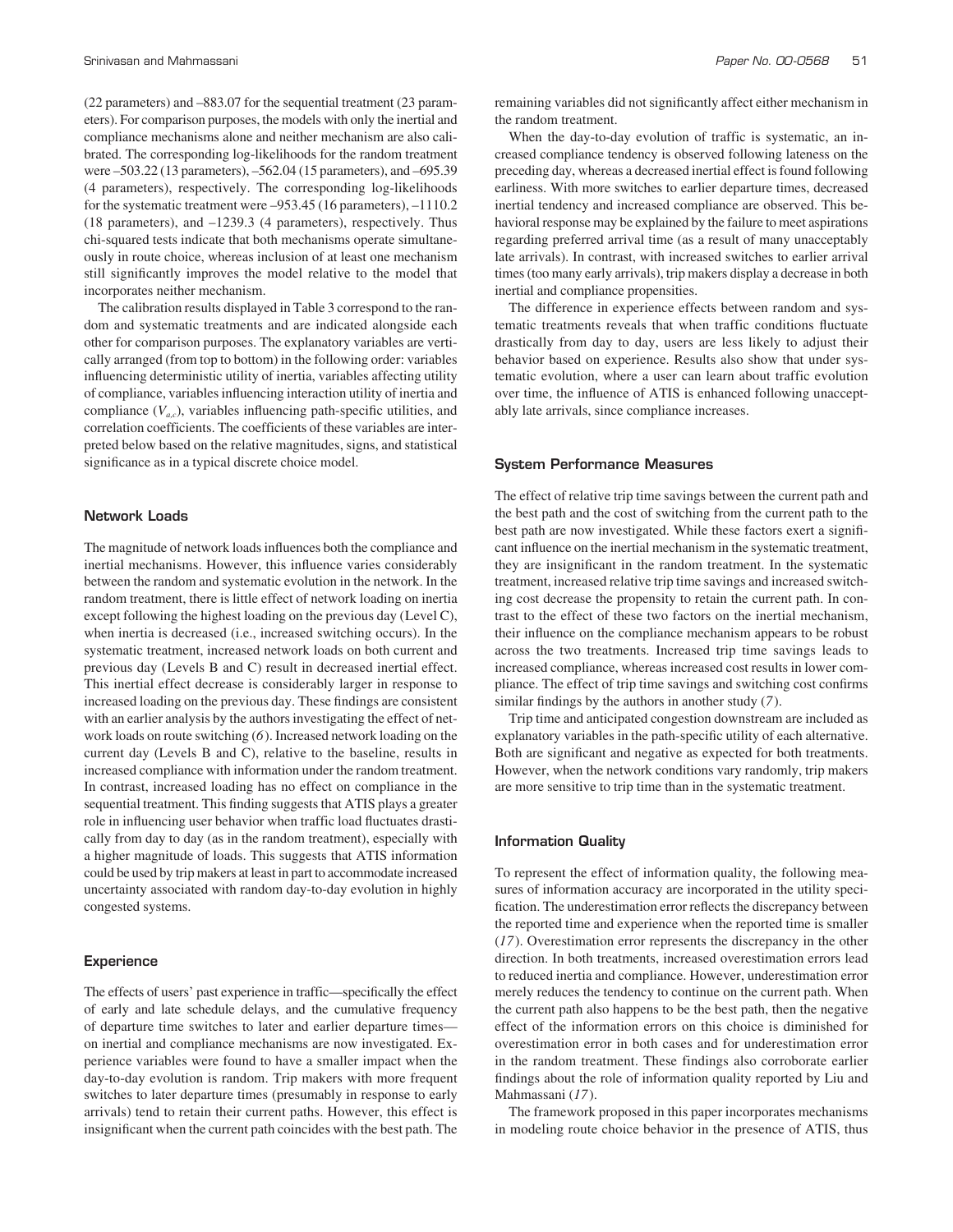overcoming some of the limitations of conventional route choice models based solely on systematic performance measures and the utility maximization paradigm. Furthermore, this work has significant application in travel demand forecasting under ATIS. Given the departure times of various trip makers, the proposed route choice model can be applied at a disaggregate level to obtain a timedependent assignment of traffic on various paths on the network. By integrating departure time choice with the route choice framework proposed here, day-to-day variation in demand may also be captured (*18*).

Because of the nature of simulated experiments, network structure used, and associated experimental conditions, the insights here need to be confirmed with other empirical data from actual commuting systems as ATIS usage becomes prevalent. In extending the insights from the laboratory to the real world, data necessary for implementing the proposed framework can be obtained using available Intelligent Transportation Systems technologies. Data sources include GPS and onboard devices (for mean compliance and switching rates), traffic management center data (for system performance measures and historic data), and personal trip diaries and onboard surveys (for data on user's traffic experience).

A possible limitation of this study is the potential underestimation of inertial effects present in real-world systems. This study considers a route choice scenario with only three alternatives. However, this limitation may be relaxed by generalizing the proposed framework to larger path sets by suitably extending the nesting structure with additional alternatives. Attention is restricted here to commuting trips (particularly home-to-work). It is possible that the inertial mechanism that is significant here may play a smaller role in other trip types (noncommuting, recreational trips, etc.). This work also does not consider heterogeneity in route choice behavior. Heterogeneity in behavior may be accommodated by including a user-specific component in the utility.

#### **CONCLUSIONS**

In this research it was proposed that observed route choices in the presence of ATIS are a consequence of two underlying behavioral mechanisms: compliance and inertia. The influence of these mechanisms on route choice behavior was modeled by exploiting the path choice structure in relation to a user's current choice and the information supplied by ATIS. These behavioral mechanisms are simple from a cognitive perspective, as they directly relate to the propensity of choosing the current path or the best path. However, the model structure does not preclude the choice of other alternatives. The framework was implemented on route choice data from interactive experiments using a multinomial probit model. The results demonstrate that these mechanisms considerably increase the explanatory power of the route choice model.

Inertial tendency is generally reduced with increasing congestion under both sequential and random day-to-day evolution, although this influence is considerably stronger in sequential evolution. The propensity to retain the current path is also diminished by information quality errors. The experience of users (schedule delay and number of departure time switches) exerts mixed influence on inertia with an increase in random evolution and a decrease in sequential day-to-day variation.

Increased compliance propensity is seen with increased trip time savings and lower switching costs. However, the compliance propensity decreases with inaccurate information (overestimation

errors). Past negative experiences relative to preferred arrival time seem to increase the likelihood of compliance in the sequential treatment.

The results indicate that compliance, inertial mechanisms, and path-specific utilities are influenced by supply conditions both withinday and day-to-day. This is evident from the significance of network loads and level-of-service measures such as trip time and anticipated congestion. It is noteworthy that the influence of network loads and users' past experience in traffic have differing impacts depending on whether network conditions change day to day in a random or systematic manner. Random changes are reflective of incident-induced congestion in actual traffic networks.

While this research focused on the mechanisms of compliance and inertia, identifying and operationalizing other mechanisms in commuters' route choice behavior is an interesting area for future work. Further investigation is also necessary to examine trip maker decision processes for other trip types, such as noncommuting, recreational, return-home, and personal business.

## ACKNOWLEDGMENTS

This research was based on work performed under a contract for the Federal Highway Administration and the U.S. Department of Transportation through subcontract to Westat Corporation. Additional support was provided by the Southwest University Transportation Center. This project has benefited greatly from the contributions of Peter S. T. Chen and Y. H. Liu.

# **REFERENCES**

- 1. Abdel-Aty, M. A., R. Kitamura, and P. P. Jovanis. Investigating Effect of Travel Time Variability on Route Choice Using Repeated-Measurement Stated Preference Data. In *Transportation Research Record 1493*, TRB, National Research Council, Washington, D.C., 1995, pp. 39–45.
- 2. Mannering, F. L., S.-G. Kim, W. Barfield, and L. Ng. Statistical Analysis of Commuters' Route, Mode and Departure Time Flexibility. *Transportation Research C*, Vol. 2, No. 1, 1994, pp. 35–47.
- 3. Adler, J. L., W. W. Recker, and M. G. McNally. A Conflict Model and Interactive Simulator (FASTCARS) for Predicting En Route Driver Behavior in Response to Real-Time Traffic Condition Information. *Transportation*, Vol. 2 , No. 2, 1992, pp. 83–106.
- 4. Bonsall, P., and T. Parry. Using an Interactive Route-Choice Simulator to Investigate Drivers' Compliance with Route Guidance Advice. In *Transportation Research Record 1306*, TRB, National Research Council, Washington, D.C., 1991, pp. 59–68.
- 5. Abdel-Aty, M. A., K. M. Vaughn, R. Kitamura, P. P. Jovanis, and F. L. Mannering. Models of Commuters' Information Use and Route Choice: Initial Results Based on Southern California Commuter Route Choice Survey. In *Transportation Research Record 1453*, TRB, National Research Council, Washington, D.C., 1994, pp. 46–55.
- 6. Srinivasan, K. K., and H. S. Mahmassani. Role of Congestion and Information in Trip-Makers' Dynamic Decision Processes: An Experimental Investigation. In *Transportation Research Record: Journal of the Transportation Research Board, No. 1676*, TRB, National Research Council, Washington, D.C., 1999, pp. 44–52.
- 7. Chen, P. S.-T., K. K. Srinivasan, and H. S. Mahmassani. Effect of Information Quality on Compliance Behavior of Commuters Under Real-Time Traffic Information. In *Transportation Research Record: Journal of the Transportation Research Board, No. 1676*, TRB, National Research Council, Washington, D.C., 1999, pp. 53–60.
- 8. Mahmassani, H. S. Dynamics of Commuter Behavior: Recent Research and Continuing Challenges. In *Understanding Travel Behavior in an Era of Change* (M. Lee-Gosselin and P. Stopher, eds.), Elsevier Science Limited, Oxford, United Kingdom, 1996.